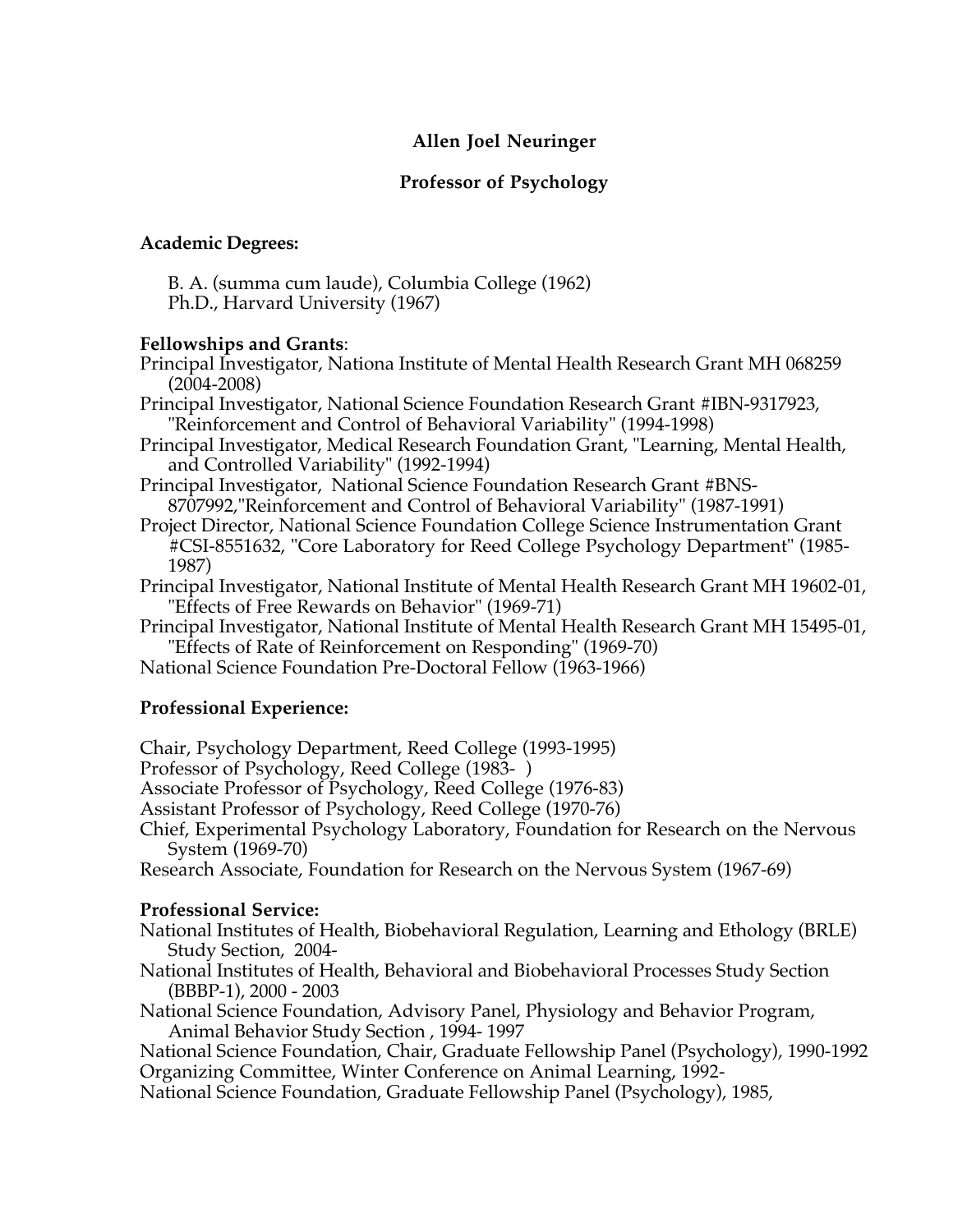#### 1988-1989

- National Institute of Mental Health, Ad Hoc member Basic Behavioral Processes Research Review Committee, 1988
- National Science Foundation, College Science Instrumentation Review Panel, 1985. Organizer, Reed Psychology Mini-Convention, 1985, 1994
- Board of Scientific Affairs, Education and Training, Oregon Psychological Association, 1974-76

Board of Directors, Oregon Psychological Association,1974-76

### **Editorial Boards:**

Board of Editors, Behavior Analysis and Society Board of Editors, Journal of the Experimental Analysis of Behavior, 1970-76 ; 1991- Associate Editor, Behavior and Social Issues, 1990-1993 Board of Editors, Behaviorists for Social Action, 1978-79

### **Reviewer:**

American Psychologist Animal Learning and Behavior Behavioral Assessment Behavior Analyst Behavioural Processes Behavior Research Methods, Instruments, & Computers Behaviorism Cognition Journal of Applied Behavior Analysis Journal of the Experimental Analysis of Behavior Journal of Experimental Psychology: Animal Behavior Processes Journal of Experimental Psychology: General Journal of Experimental Psychology: Human Perception and Performance Learning and Motivation Memory & Cognition Perception & Psychophysics Perceptual and Motor Skills Physiology and Behavior Psychological Bulletin Psychological Review Psychological Science Psychonomic Bulletin & Review Psychonomic Science Science

### **Publications (with undergraduate student co-authors in bold):**

Operant variability when reinforcement is delayed. Learning & Behavior, in revision. (**Wagner, K.** & Neuringer, A.)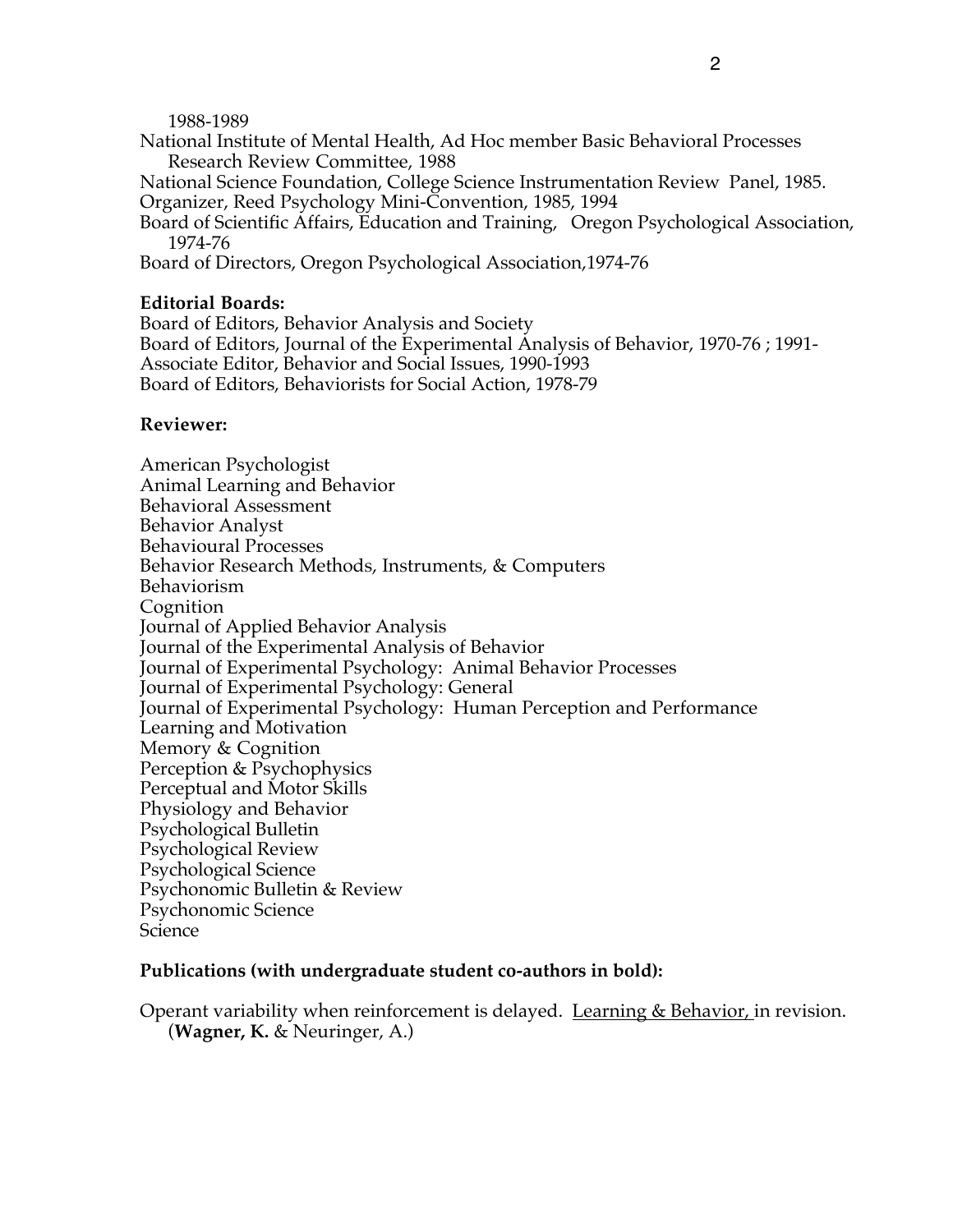Reasons to respond randomly. In Zentall, T. & Wasserman, E. (Eds.) *Comparative Cognition: Experimental Explorations of Animal Intelligence*. Oxford University Press, in press. (**Jensen, G., Miller, C.,** & Neuringer, A.)

Reinforced variability in animals and people. American Psychologist, 2004, 59, 891-906.

- Reinforced variability and creativity. In K. A. Lattal and P. N. Chase (Eds.) Behavior Theory and Philosophy (pp 323-338). New York: Plenum Publishing, 2003.
- Modifying behavioral variability in moderately depressed students. Behavior Modification, 2003, 27, 251-264. (**Hopkinson, J.** and Neuringer, A.)
- Operant variability: evidence, functions, and theory. Psychonomic Bulletin & Review*,* 2002, 9*,* 672-705.
- Reinforcement of variations and repetitions along three independent response dimensions. Behavioral Processes, 2002, 57, 199-209. (**Ross, C.** and Neuringer, A.)

Learning to vary and varying to learn. Psychonomic Bulletin & Review, 2002, 9, 250- 258. (**Grunow, A.** & Neuringer, A.)

- Stability and variability in extinction. Journal of Experimental Psychology: Animal Behavior Processes, 2001, 27, 79-94 (Neuringer, A., **Kornell, N. & Olufs, M.)**
- Comparing choices and variations in people and rats: Two teaching experiments. Behavior Research Methods, Instruments, & Computers, 2000, 32, 407-416. (Neuringer, A., **Deiss, C. & Imig, S.**)
- Reinforcing operant variability in adolescents with autism. Journal of Applied Behavior Analysis, 2000, 33, 151-165. (**Miller, N.** & Neuringer, A.)
- Pigeon reaction time, Hick's law and intelligence. **Psychonomic Bulletin & Review**, 2000, 7, 284-291. (**Vickrey, C.** & Neuringer, A.)
- Reinforced variability and operant learning. Journal of Experimental Psychology: Animal Behavior Processes, 2000, 26, 98-111. (Neuringer, A., **Deiss, C**. & Olson, G.)
- Is instrumental variability abnormally high in children exhibiting ADHD and aggressive behavior? Behavioural Brain Research, 1998, 94, 51-59. (**Saldana, R. L.** & Neuringer, A.)
- Behavioral variability is controlled by discriminative stimuli. Animal Learning  $\&$ Behavior, 1998, 26, 154-162. (**Denney, J.** & Neuringer, A.)
- Self- Experimentation. In Lattal, K. A., & Perone, M. (Eds.) Handbook of Research Methods in Human Operant Behavior (pp 619-655). New York: Plenum Press. 1998. (Roberts, S. & Neuringer, A.)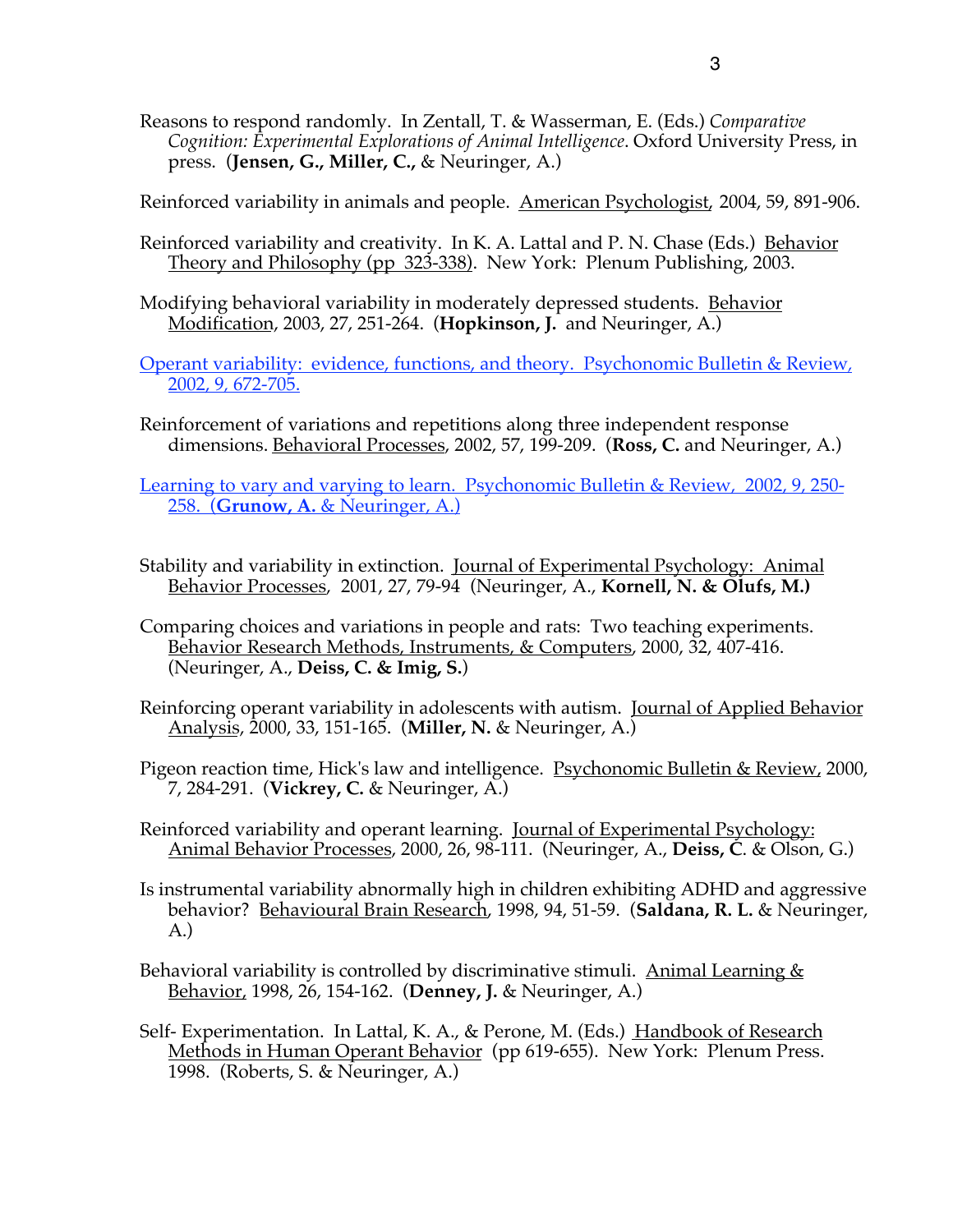- Reinforced variability decreases with approach to reinforcers. Journal of Experimental Psychology: Animal Behavior Processes, 1996, 22, 497-508. (**Cherot, C., Jones, A.** & Neuringer, A.)
- Behavioral variability in SHR and WKY rats as a function of rearing environment and reinforcement contingency. Journal of the Experimental Analysis of behavior. 1996, 65, 129-144. (Hunziker, M. H. L, **Saldana, R. L.** & Neuringer, A.)
- Different effects of amphetamine on reinforced variations versus repetitions in Spontaneously Hypertensive Rats (SHR). Physiology & Behavior, 1994, 56, 939-944. (**Mook, D. M.** & Neuringer, A.)
- Social reinforcement of operant behavior in rats: A methodological note. Journal of the Experimental Analysis of Behavior, 1994, 62 (**Evans, M., Duvel, A., Funk, M., Lehman, B., Sparrow, J, Watson, N. T.** & Neuringer, A.).
- Reinforced variation and selection. Animal Learning & Behavior, 1993, 21, 83-91.
- National Science Foundation Graduate Fellowship Evaluations: Human and actuarial. American Psychologist, 1993, 913-915.
- Approximating chaotic behavior. Psychological Science, 1993, 4, 113-119 (Neuringer, A. & **Voss, C.**)
- Spontaneously hypertensive rats (SHR) readily learn to vary but not repeat instrumental responses. Behavioral & Neural Biology, 1993, 59, 126-135. (**Mook, D. Jeffrey, J.,** & Neuringer, A.)
- Choosing to vary and repeat. Psychological Science, 1992, 3, 246-250.
- Reinforced variability in rats: Effects of gender, age and contingency. Physiology  $&$ Behavior, 1992, 51, 145-149. (Neuringer, A. & **Huntley, R. W.**)
- Operant variability and repetition as functions of interresponse time. Journal of Experimental Psychology: Animal Behavior Processes, 1991, 17, 3-12.
- Humble behaviorism. The Behavior Analyst, 1991, 14, 1-13.
- Behaviorism: Methodological, radical, assertive, skeptical, ethological, modest, humble and evolving. The Behavior Analyst, 1991, 14, 43-47.
- Effects of alcohol on repetitive and variable operant response sequences in rats. Psychopharmacology, 1990, 102, 49-55 (**McElroy, E.** and Neuringer, A.)
- Behavioral variability as a function of response topography and reinforcement contingency. Animal Learning & Behavior, 1990, 18, 257-263. (**Morgan, L.** and Neuringer, A.)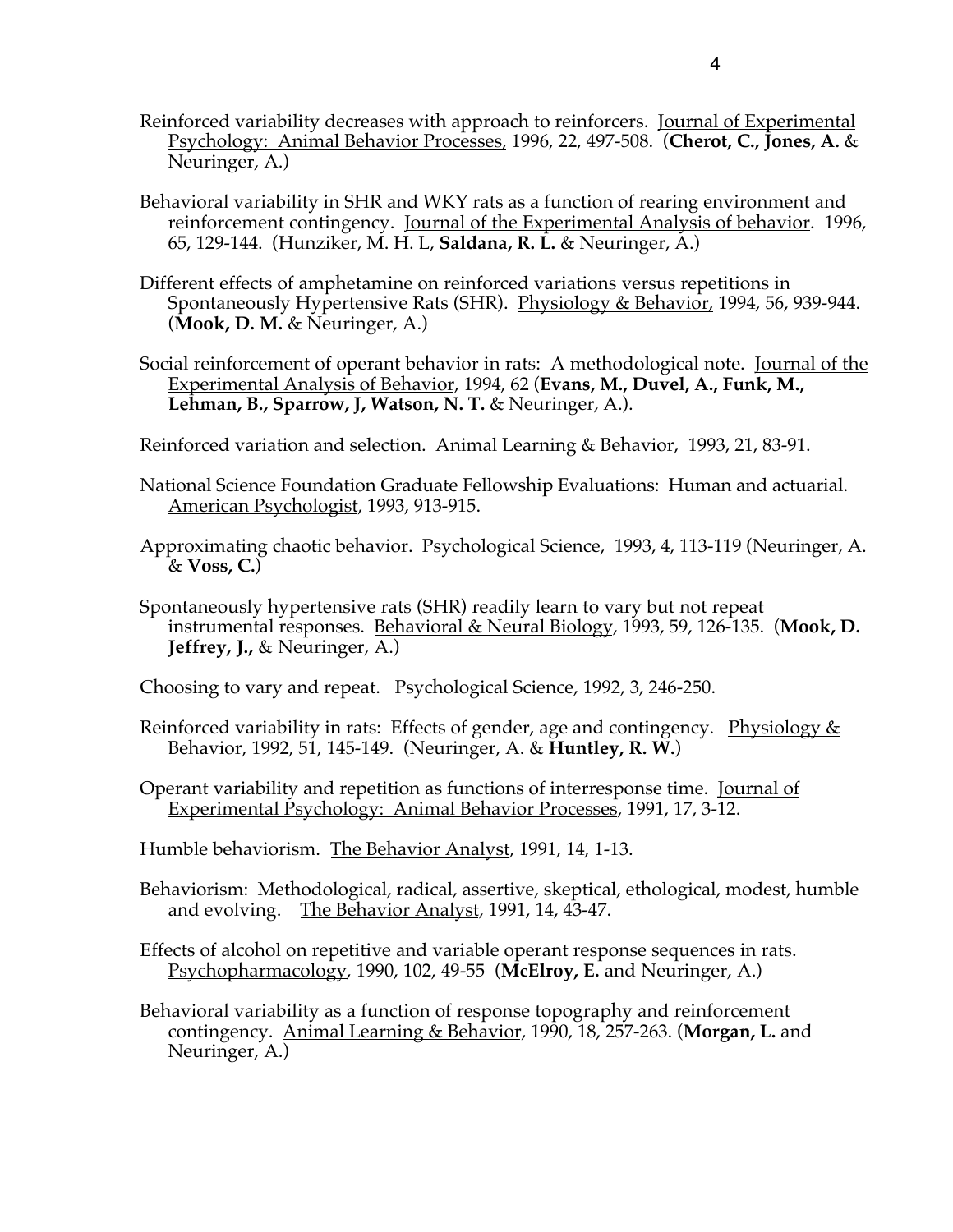- Effects of ethanol on reinforced variations and repetitions by rats under a multiple schedule. Journal of the Experimental Analysis of Behavior, 1990, 54, 1-12 (**Cohen, L.,** Neuringer, A., & Rhodes, D.)
- Aversive and neutral punishers produce autonomic and performance differences in a human learning task. Biological Psychology. 1990, 30, 203-217 (**Balaban, M. T.,** Rhodes, D. L., and Neuringer, A.)

Personal paths to peace. Behavior Analysis and Social Action, 1988, 6, 51-56.

- Response sequence learning as a function of primary versus conditioned reinforcement. Animal Learning and Behavior, 1988, 16, 8-14. (**Luck, S., Colgrove, M.** and Neuringer, A.)
- Can people behave 'randomly': The role of feedback. Journal of Experimental Psychology: General, 1986, 115, 62-75.
- Not recommended, 2nd edition: Review of William S. Sahakian's Introduction to the Psychology of Learning. Contemporary Psychology, 1986, 31, 44-45.
- Variability is an operant. Journal of Experimental Psychology: Animal Behavior Processes, 1985, 11, 429-452. (**Page, S.** and Neuringer, A.)
- Melioration and self-experimentation. Journal of the Experimental Analysis of Behavior, 1984, 42, 397-406.
- Music discrimination by pigeons. Journal of Experimental Psychology: Animal Behavior Processes, 1984, 10, 138-148 (**Porter, D.** & Neuringer, A.).
- Dance and sports compared: Effects on psychological well-being. Journal of Sports Medicine and Physical Fitness, 1984, 24, 58-68 (**Gurley, V.,** Neuringer, A. & Massee, J.).
- Cardiac and electrodermal responses to aversive and neutral feedback in a memory task (Abstract). Psychophysiology, 20, 1983, 431. (**Balaban, M. T.,** Rhodes, D. L. and Neuringer, A. J.)
- Eating as a function of body weight and hours deprivation. Physiology & Behavior, 1983, 30, 863-866 (Neuringer, A. & **Campbell, N.**).
- Punishment, why it works and why not (Abstract). Behavior Analysis Letters, 1982, 2, 286-287 (Neuringer, A., **Balaban, M., Neiworth, J.** & Rhodes, D.).
- Self-experimentation: A call for change. <u>Behaviorism</u>, 1981, 9, 79-94.
- Self-control in pigeons under the Mischel paradigm. Journal of the Experimental Analysis of Behavior, 1981, 35, 3-21 (**Grosch, J.** & Neuringer, A.).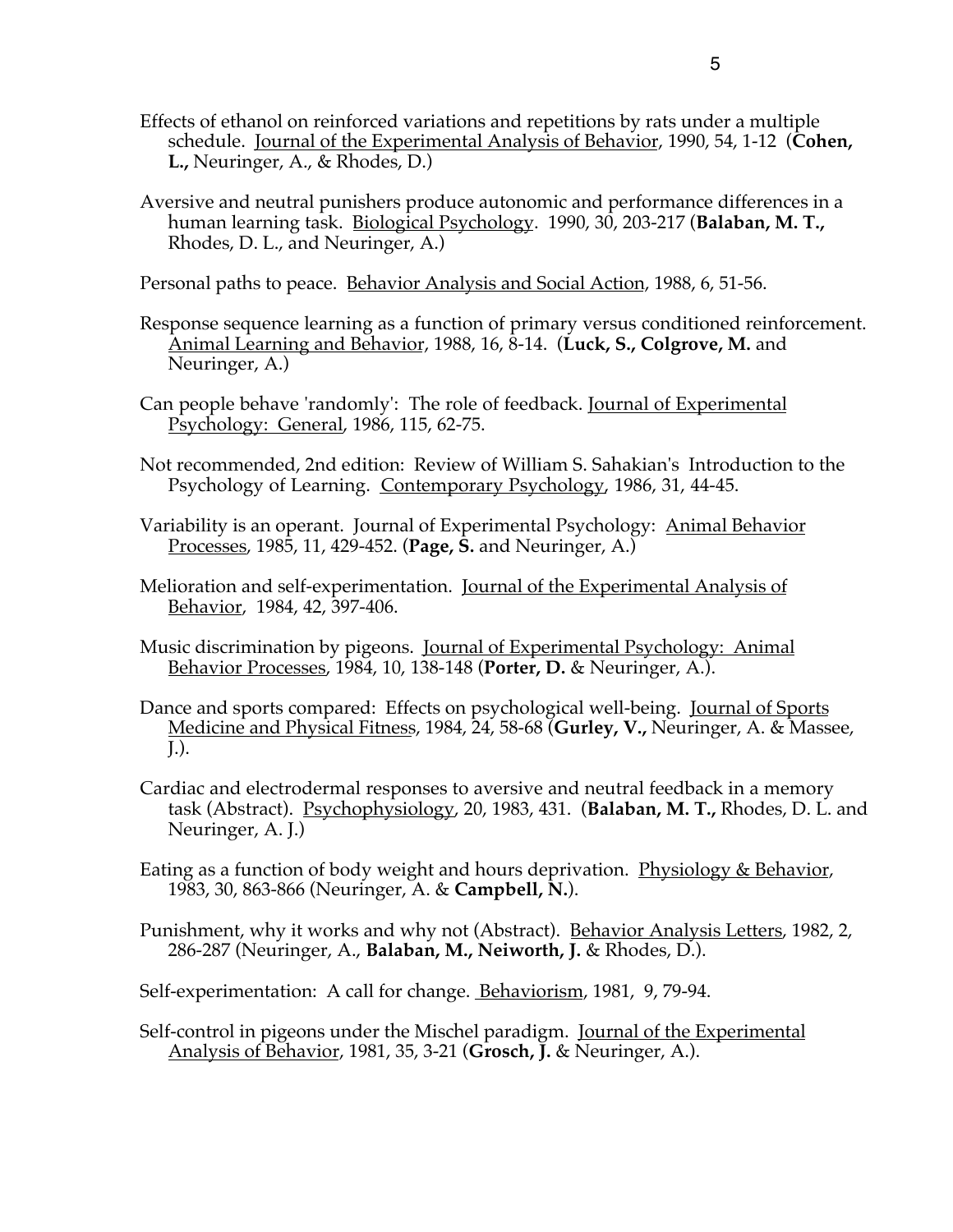- Social learning by following: An analysis. Journal of the Experimental Analysis of Behavior, 1977, 27, 127-135 (**Bullock, D.** & Neuringer, A.).
- Autoshaping as a function of prior food presentations. Journal of the Experimental Analysis of Behavior, 1976, 26, 463-469 (**Downing, K.** & Neuringer, A.).
- Group behavior of rats under schedules of reinforcement. Journal of the Experimental Analysis of Behavior, 1974, 22, 311-321 (**Grott, R.** & Neuringer, A.).
- Learning by following a food source. Science, 1974, 184, 1005-1008 (Neuringer, A. & Neuringer, M.).
- Pigeons respond to produce periods in which rewards are independent of responding. Journal of the Experimental Analysis of Behavior, 1973, 19, 39-54.
- Extinction in the presence of free food. Psychonomic Science, 1972, 26, 267-269 (**Enkema, S., Slavin, R., Spaeth, C.** & Neuringer, A.).
- Responding under discrete-trial fixed-interval schedules of reinforcement. Journal of the Experimental Analysis of Behavior, 1972, 18, 187-199 (Schneider, B. & Neuringer, A.).
- Magnitude estimation of loudness with a minimum 24-h interstimulus interval. Psychonomic Science, 1972, 27, 243-245 (Schneider, B., Neuringer, A. & Ramsey, D.).
- Many responses per food reward with free food present. Science, 1970, 169, 503-504.
- Superstitious key-pecking after three peck-produced reinforcements. Journal of the Experimental Analysis of Behavior, 1970, 13, 127-134.
- Operant conditioning in the Mongolian gerbil. Psychonomic Science, 1969, 16, 255-256 (**Campbell, N., Straney, D.** & Neuringer, A.).
- Animals respond for food in the presence of free food. Science, 1969, 166, 399-401.
- Delayed reinforcement versus reinforcement after a fixed interval. Journal of the Experimental Analysis of Behavior, 1969, 12, 375-383.
- Separating the effects of interreinforcement time and number of interreinforcement responses. Journal of the Experimental Analysis of Behavior, 1968, 11, 661-667 (Neuringer, A. & Schneider, B.).
- Varying reinforcement frequency on a percentage-reinforcement schedule. Psychonomic Science, 1968, 11, 163-164.
- Control of responding by a percentage-reinforcement schedule. Psychonomic Science, 1967, 8, 25-26 (Chung, S. H. & Neuringer, A.).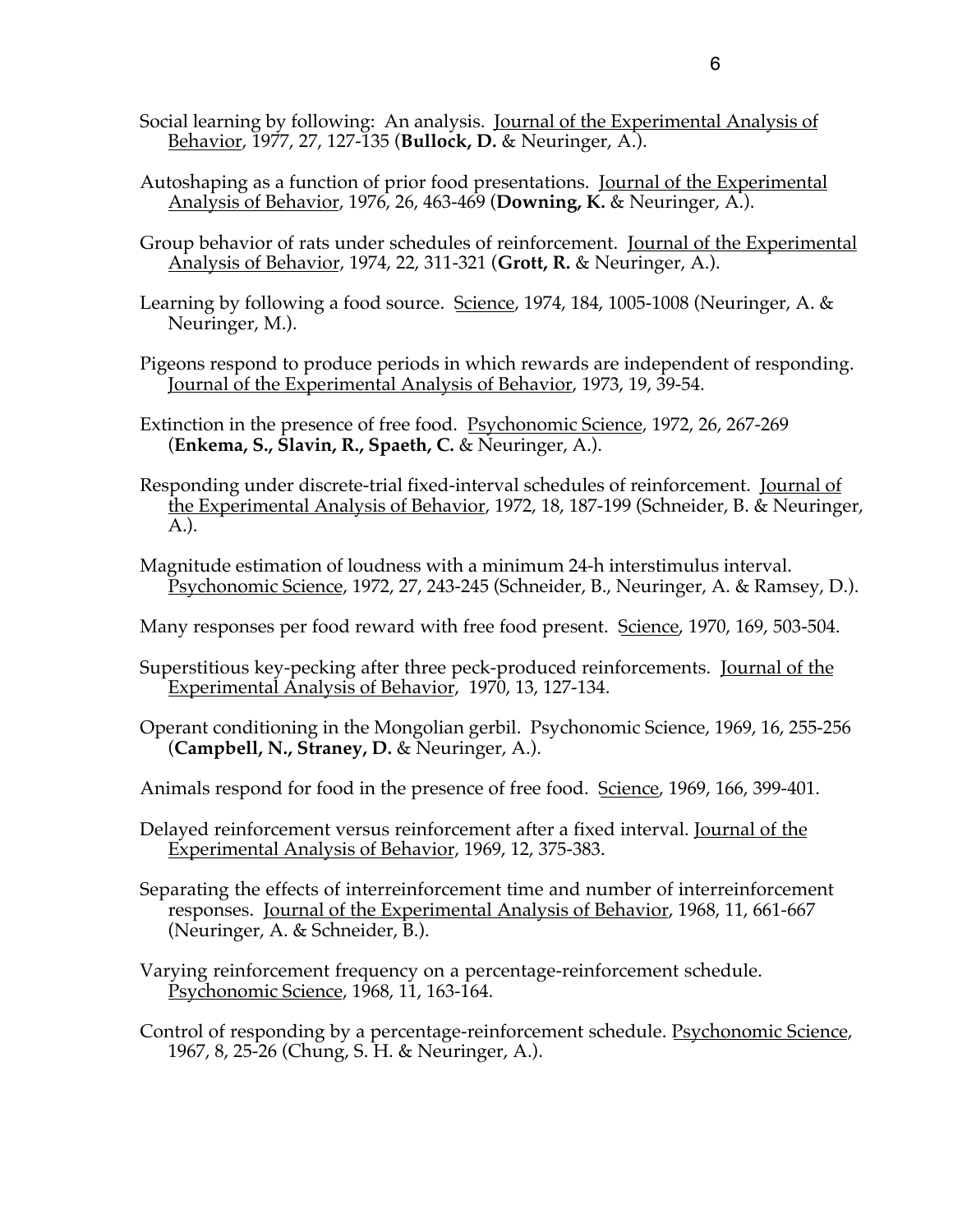- Effects of reinforcement magnitude on choice and rate of responding. Journal of the Experimental Analysis of Behavior, 1967, 10, 417-424.
- Quasi-reinforcement: Control of responding by a percentage-reinforcement schedule. Journal of the Experimental Analysis of Behavior, 1967, 10, 45-54 (Neuringer, A. & Chung, S. H.).

## **Invited Addresses and Colloquia:**

- Association for Behavior Analysis, Toronto, May 27, 2002. Behavioral Approaches to "after Sept 11th". Group presentation.
- Society for Quantitative Analysis of Behavior Invited Tutorial, Toronto, May 25, 2002: Invited Tutorial -- Variability of the Operant.
- Texas Association for Behavior Analysis, Houston, Texas, March 2, 2002. "Reinforced Variability and the Voluntary Operant."
- American Psychological Association, San Francisco, August 24, 2001: Symposium -- Adapting to Changing World --- Variability of Stimuli, Responses, and Strategies.
- Society for the Quantitative Analysis of Behavior, New Orleans, May 25, 2001. "Operant variability."
- Association for Behavior Analysis, New Orleans, May 26, 2001. Symposium: How Operant Variability Contributes to the Conditioning of Operants: Basic Research, Applied Research, and Practical Application.
- Behavioral Toxicology Society, Research Triangle Park, North Carolina, May 5, 2001. Premedica Lecture: "The Variable Nature of the Operant and the Operant Nature of Variability."
- International Conference on Comparative Cognition, Melbourne Beach, Florida, March, 2001: "Operant Variability."
- Association for Behavior Analysis, Washington, D.C. , May, 2000, Panel Discussion: "Millenia Ending/Beginning: Self-Experimentation 15 Years after Allen Neuringer's 'Melioration and Self-Experimentation.'"
- West Virginia University Conference on Behavior: Theory and Philosophy, Morgantown, WV, April, 2000. "Education."
- Association for Behavior Analysis, Invited Address, Chicago, May 1999, "The Significance of Behavioral Variability."
- California Association of Behavior Analysis, Invited Address, January 1999, San Francisco. "Behavioral Variability: An Overview Tutorial."
- Lewis & Clark College, Psychology Department Colloquium, 1997, Portland, Or. "Variations on Variability."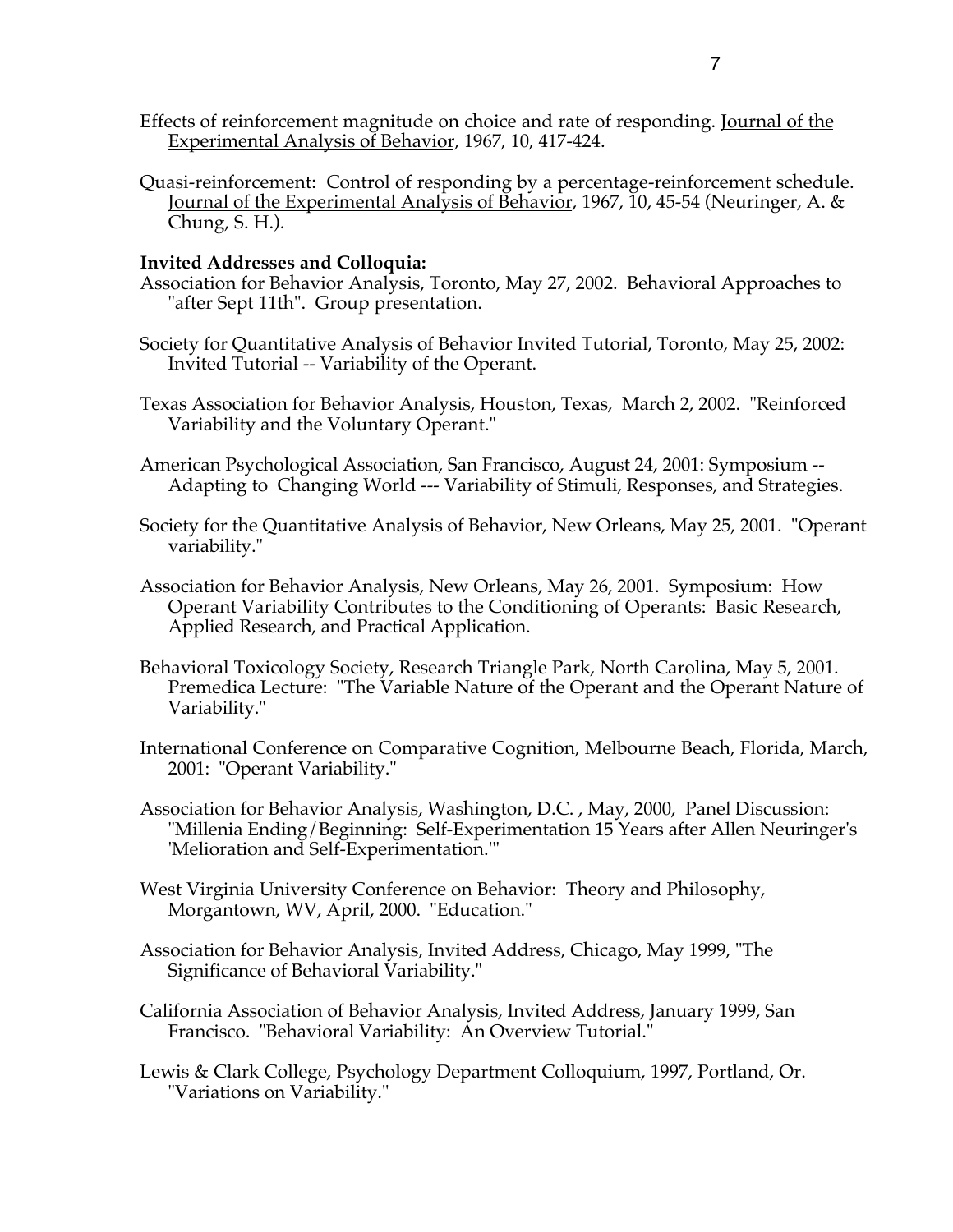- University of Sao Paulo, Department of Psychology, Sao Paulo, Brazil, March, 1996, "Short Course on Behavioral Variability"
- University of Sao Paulo, Department of Psychology, Sao Paulo, Brazil, March, 1996, "Self-Experimentation and self-control."
- Northwest Association for Behavior Analysis, Invited Address, Eugene, Oregon, October, 1995, "Behavioral Variability and the Detrimental Effects of Reward."
- Northern California Association for Behavior Analysis, Invited Address, Oakland, California, February, 1994, "Behavioral Variability and Behavior Analysis."
- Association for Behavior Analysis, Plenary Invited Address, Chicago, Illinois, May, 1993, "Behavioral Variability."
- Third International Institute on Verbal Relations, Sao Paulo, Brazil, January, 1989, "Variability and Voluntary Behavior."
- American Psychological Association, Division 25 Invited Address, Atlanta, Georgia, August, 1988. "Behavioral Variability: Chaotic Bases of Learning."
- University of Kansas, Department of Human Development. Pro Seminar Lecturer, October, 1988, "Chaotic Bases of Operant Behavior."
- Association for Behavior Analysis, Nashville, Tennessee, 1987, Invited Address, "Self-Experimentation Revisited."
- Association for Behavior Analysis, Nashville, Tennessee, May, 1987, Invited Address, "Personal Paths to Peace."
- Association for Behavior Analysis, Milwaukee, Wisconsin, 1986, Invited Address, "Operant, Voluntary, and Free."
- University of California, San Diego, June, 1985, "Randomness, operant behavior and human freedom."
- Oregon State University, Corvallis, Oregon, 1985 "Randomness and freedom."
- Johns Hopkins University, Baltimore, Maryland, 1985, "Randomness in pigeons and people."
- Association for Behavior Analysis, Nashville, Tennessee, 1984, Invited Address, "Is variability an operant?"
- Conference on Future Directions in the Experimental Analysis of Behavior, Morgantown, West Virginia, 1983, "Self-experimentation."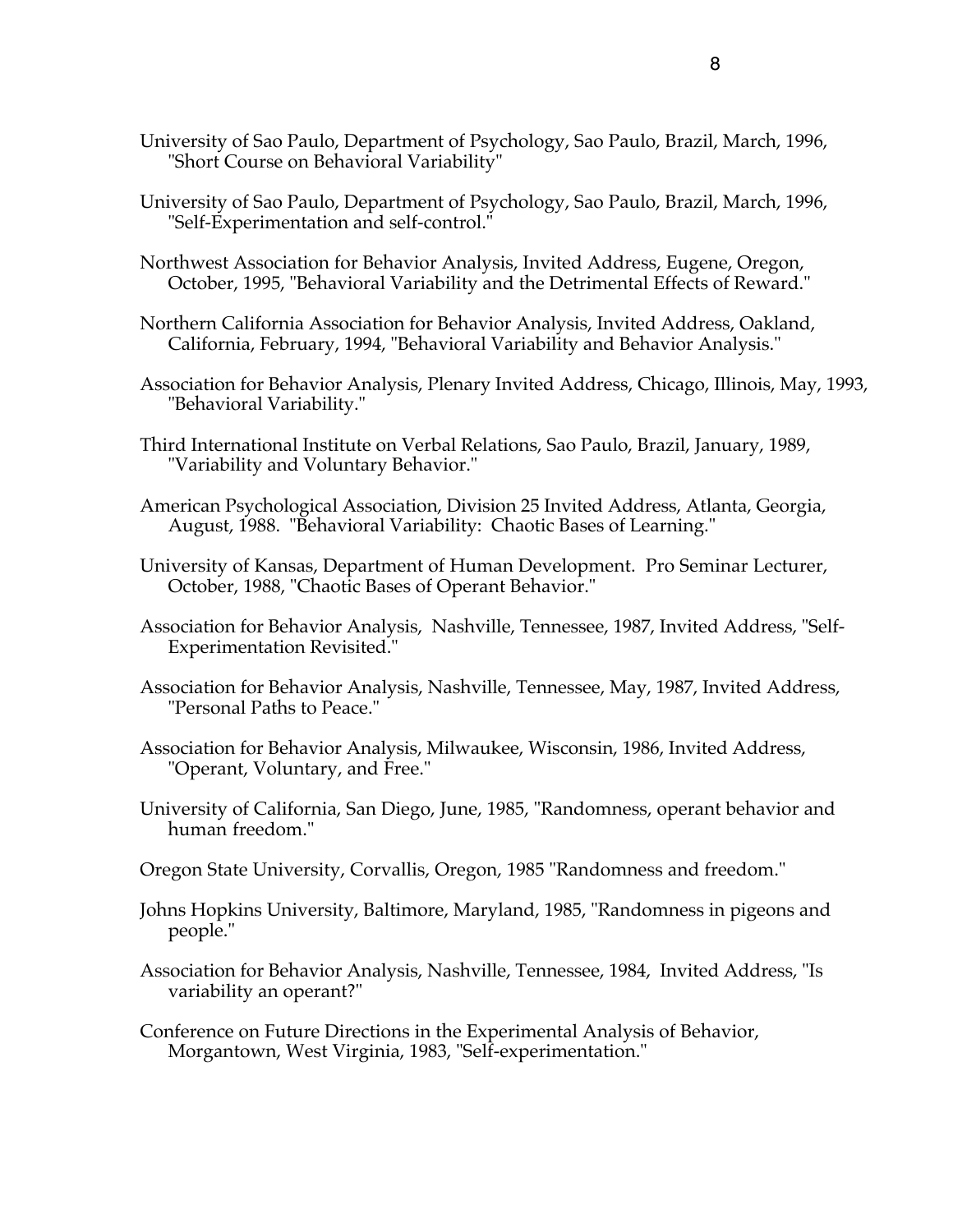- Portland State University, Portland, Oregon, 1983, "Self-experimentation: Methodological concerns."
- Lewis & Clark College, Portland, Oregon, 1983, "Self-control and self experimentation."
- Association for Behavior Analysis, Milwaukee, Wisconsin, 1982, "Punishment: Why it works and why not." (Neuringer, A., Balaban, M. & Neiworth, J.)
- Association for Behavior Analysis, Milwaukee, Wisconsin, 1982, "Melioration."
- Linfield College, McMinnville, Oregon, 1982,"Self-experimentation."
- Association for Behavior Analysis, Milwaukee, Wisconsin, 1981, "Freedom: A definition, a demonstration, and a discussion of its implications for behaviorists."
- University of Nevada, Reno, 1980, "Self-experimentation and the future of psychology."
- Association for Behavior Analysis, Dearborn, Michigan, 1980, "Self-experimentation."
- Association for Behavior Analysis, Dearborn, Michigan, 1979, "Towards a science of self."
- St. Cloud State University Summer Institute in the Experimental Analysis of Behavior, St. Cloud, Minnesota, 1978, "The experimental analysis of complex animal behavior."
- Association for Behavior Analysis, Dearborn, Michigan, 1978, "Complex pigeon behavior: Imitation, self-control and music appreciation."
- Portland State University, Portland, Oregon, 1978, "Recent findings in the experimental analysis of behavior."
- University of California, San Diego, 1976, "Complex human processes in man and other beasts."
- Portland State University, Portland, Oregon, 1976, "Complex human processes in man and other beasts."
- Lewis and Clark College, Portland, Oregon, 1975, "Of people and beasts."
- Lewis and Clark College, Portland, Oregon, 1973, "Response-independent reinforcement."
- Oregon Zoological Society, Portland, Oregon, 1973, "Follow the feeder: How pigeons learn."

University of California, San Diego, 1972, "Independency and the control of behavior."

### **Research Reports and Posters:**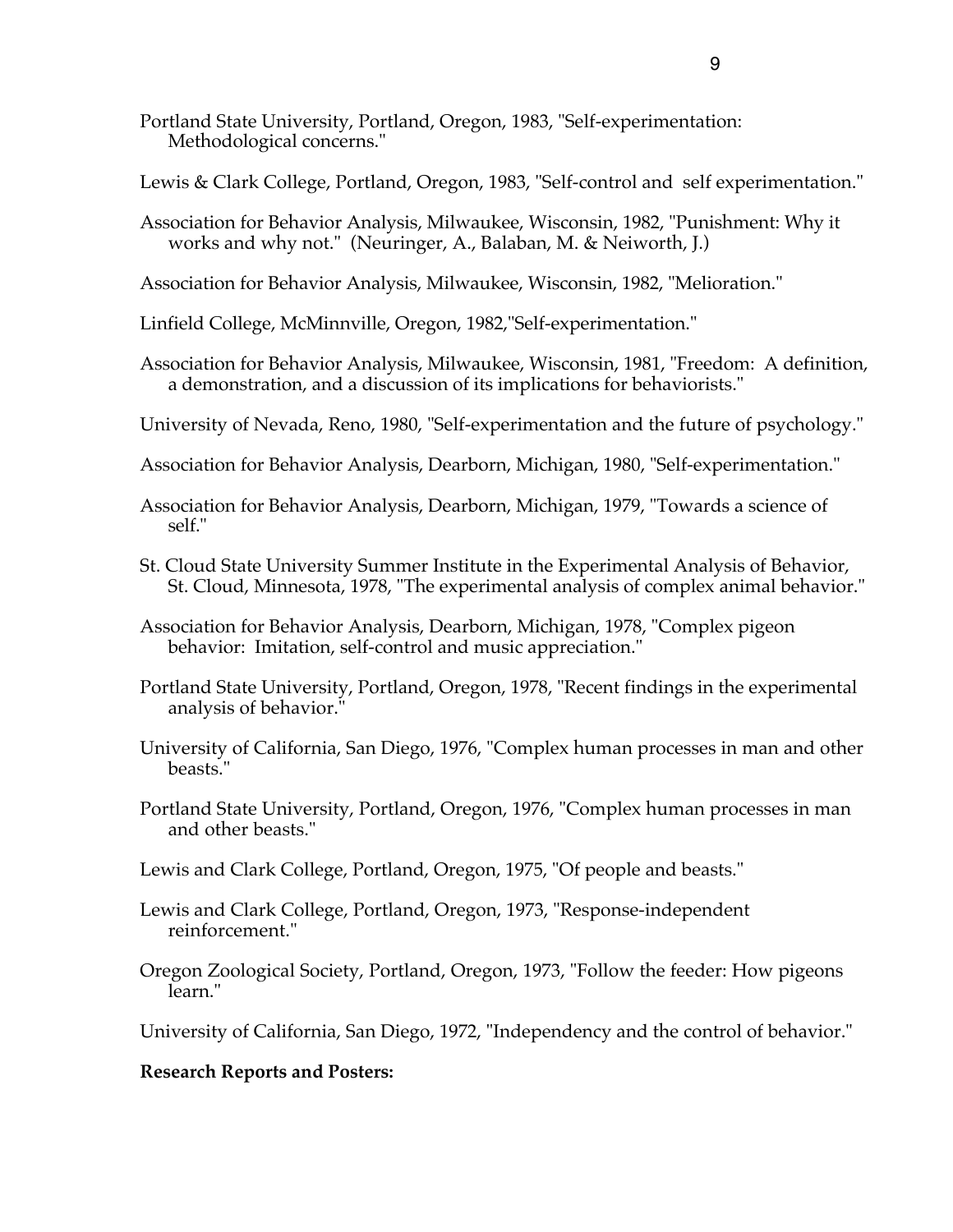- Society for the Quantitative Analysis of Behavior, May 1999, Chicago, "Learning to Vary and Varying to Learn" (Poster with **Alicia Grunow)**
- Western Conference on Animal Learning and Behavior, January 1999, Winter Park, Colorado. "Functional Variability."
- American Psychological Assocation, August 1998, San Francisco, "Functional Variability: A Symposium." (with Robert Siegler, Pat Stokes, Armando Machado and Edison Manoel.)
- Society for Research on Child Development, April 1997, Washington, D.C. "Some Detrimental Effects of Extrinsic Reinforcers." (with **A. Donnelly**.)
- Society for the Quantitative Analysis of Behavior, May 1996, San Francisco, "Reaction time increases as a function of number of choices in pigeons: Hick's law supported." (Poster with **C. Vickrey** and M. Neuringer.)
- Society for the Quantitative Analysis of Behavior, May 1996, San Francisco, "The Aristotle model of operant behavior." (Poster with **J. Hopson**.)
- Association for Behavior Analysis, San Francisco, May 1996, "Operant variations and repetitions under a mixed schedule of reinforcement." (Poster with **D. Burt**.)
- Association for Behavior Analysis, San Francisco, May 1996, "Computer-based data acquistion, graphics, and analysis procedures for self-experimentation." (Poster with **J. Hopson**.)
- Association for Behavior Analysis, San Francisco, May 1996, "Behavioral variability in old and young SHR and WKY rats." (Poster with **R. Burnette**.)
- Association for Behavior Analysis, San Francisco, May 1996, "Social reinforcement of alcohol drinking in the rat." (Poster with **N. Watson**.)
- Association for Behavior Analysis, San Francisco, May 1996, "Operant variability and the detrimental effects of rewards." (with **A. Jones**, & **Colin Cherot**.)
- Association for Behavior Analysis, San Francisco, May 1996, "Self-experimentation and self-control methods and issues."
- Winter Conference on Animal Learning, Winter Park, Colorado, January 1995. "Stimulus control and behavioral variability."
- Association for Behavior Analysis, Atlanta, May 1994, "Variability as a function of SHR vs. WKY strain, rearing conditions, and reinforcement contingencies." (with **R. L. Saldana** and M. H. L. Hunziker).

Association for Behavior Analysis, Atlanta, May 1994, "Operant variability and choice."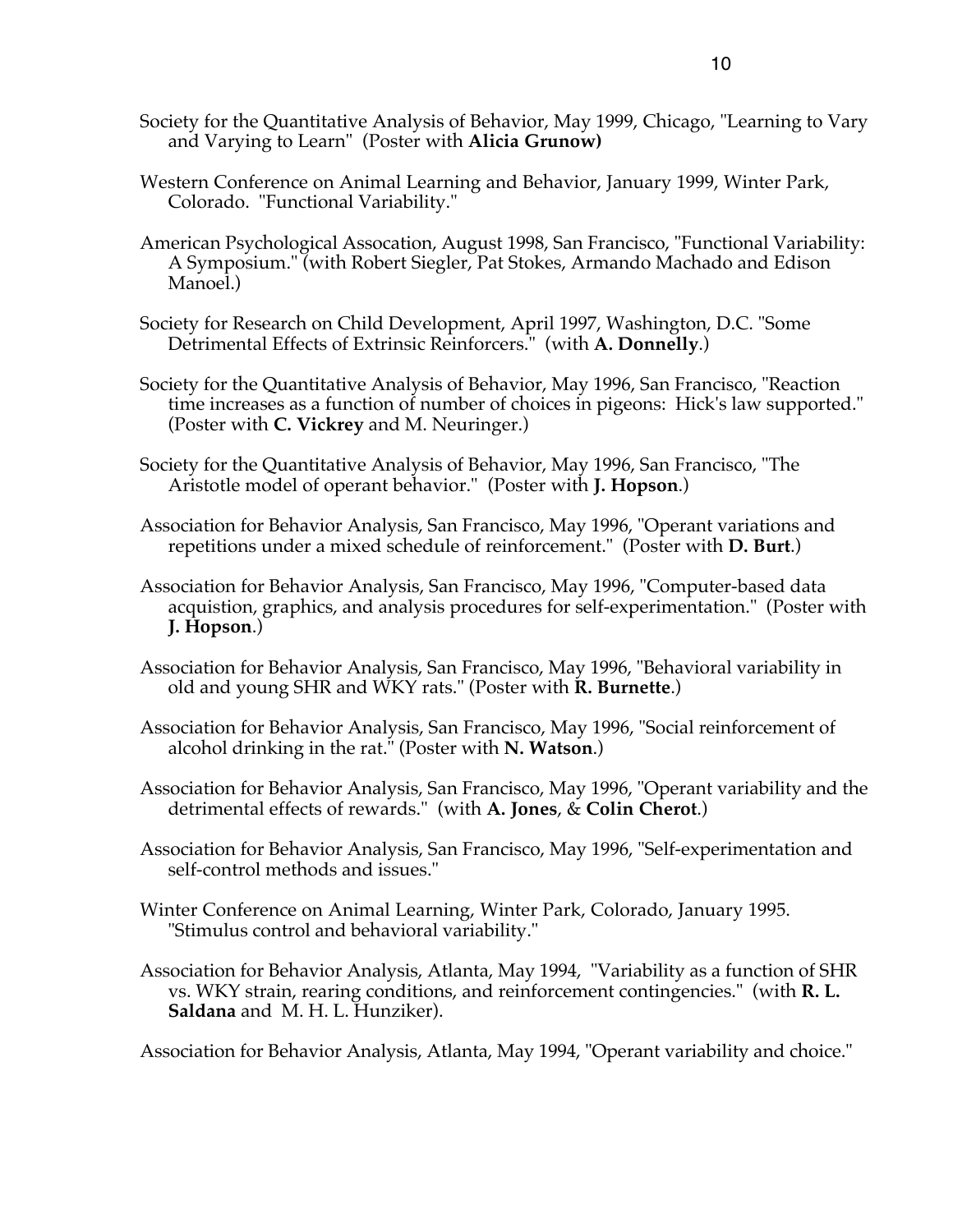- Winter Conference on Animal Learning, Winter Park, Colorado, January 1994. "Choice, Voluntary and Variable."
- Winter Conference on Animal Learning, Winter Park, Colorado, January 1993. "Behavior Variability."
- Winter Conference on Animal Learning, Winter Park, Colorado, January 1992. "Voluntary Action."
- Winter Conference on Animal Learning, Hyde Park Address, Winter Park, Colorado, January 1990. "Behavioral Variability."
- Psychonomic Society, Seattle, Washington, November, 1987, "Effects of ethanol injection on fixed vs. variable response patterns in rats" (with **Betsy McElroy**).
- Winter Conference on Animal Learning, Winter Park, Colorado, January, 1987, "Variability, Selection, and the Free Operant."
- Winter Conference on Animal Learning, Winter Park, Colorado, January, 1987, "Animal Consciousness."
- Winter Conference on Animal Learning, Winter Park, Colorado, January, 1986, "Variability and discrimination."
- Psychonomic Society, Boston, 1985, "Learning to respond randomly in pigeons" (with **Nathan Wilson**).
- Radical Behaviorist Retreat V, Lake Tahoe, Nevada, September, 1985, "Behavioral variability."
- Psychonomic Society, San Diego, 1983, "Information is better than rewards when pigeons and people learn sequences" (with **Steve Luck** and **Marianne Colgrove**).
- Society for Psychophysiological Research, 1983, "Cardiac and electrodermal responses to aversive and neutral feedback in a memory task" (with **Marie Balaban** and Dell Rhodes).
- Psychonomic Society, St. Louis, 1980, "Learning to emit random numbers."
- Western Psychological Association, San Diego, 1979, "Self-control in pigeons" (with **Jim Grosch**).
- Western Psychological Association, Seattle, 1977, "Delay of gratification" (with **Jim Grosch**).
- Psychonomic Society, St. Louis, 1976, "Delay of gratification in pigeons."
- Western Psychological Association, Los Angeles, 1975, "Autoshaping of the pigeon's keypeck" (with **Steve Buck**).